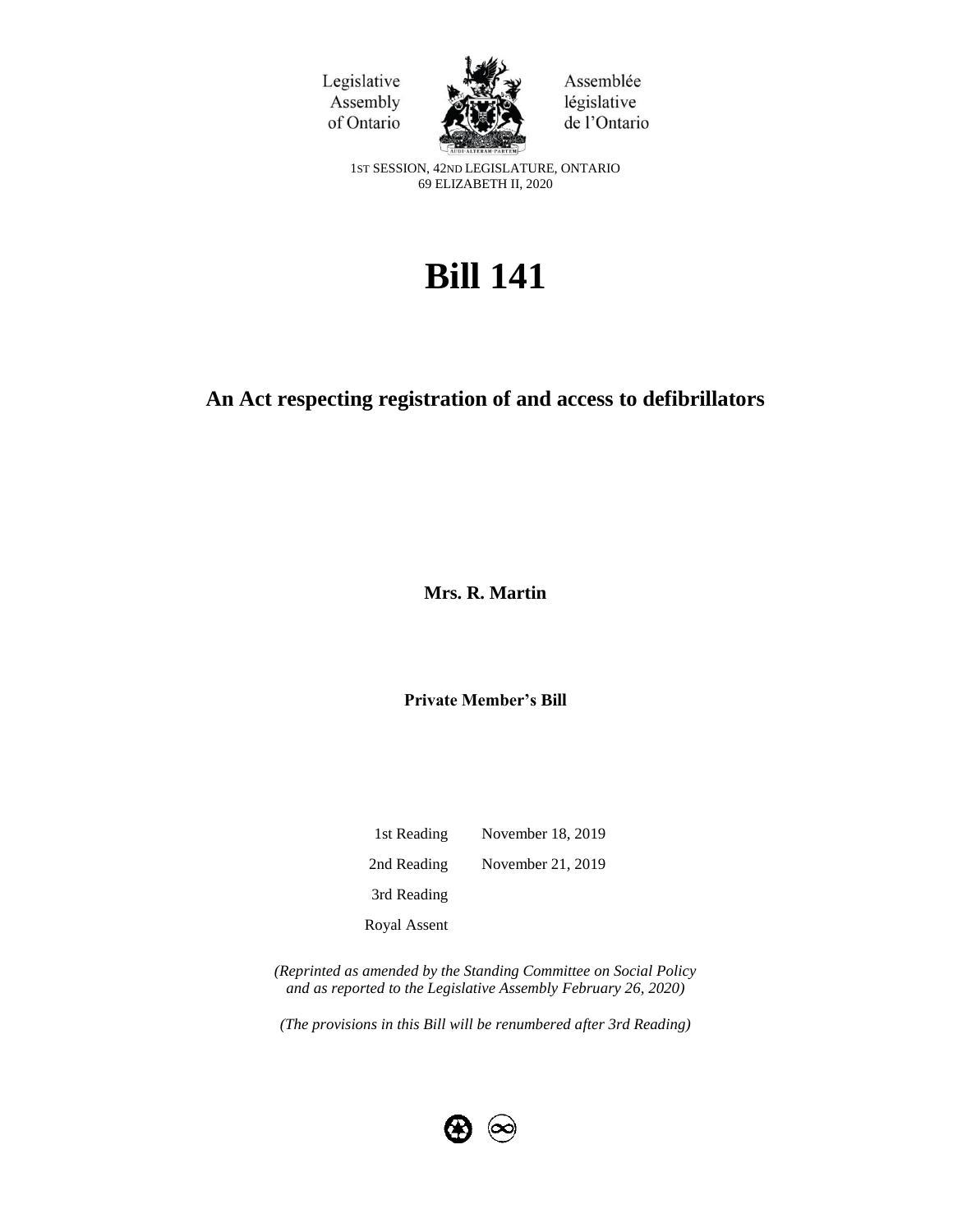This reprint of the Bill is marked to indicate the changes that were made in Committee.

The changes are indicated by **underlines** for new text and a strikethrough for deleted text.

### EXPLANATORY NOTE

\_\_\_\_\_\_\_\_\_\_\_\_\_\_

The *Defibrillator Registration and Public Access Act, 2020* is enacted. The Act imposes certain requirements respecting the installation, maintenance, testing and availability of defibrillators on designated premises or public premises. The Act also requires defibrillators at such premises to be registered with the registrar within specified time periods, and for the prescribed persons to be notified of the registrations. Regulations may be made under the Act setting out details relating to the requirements under the Act.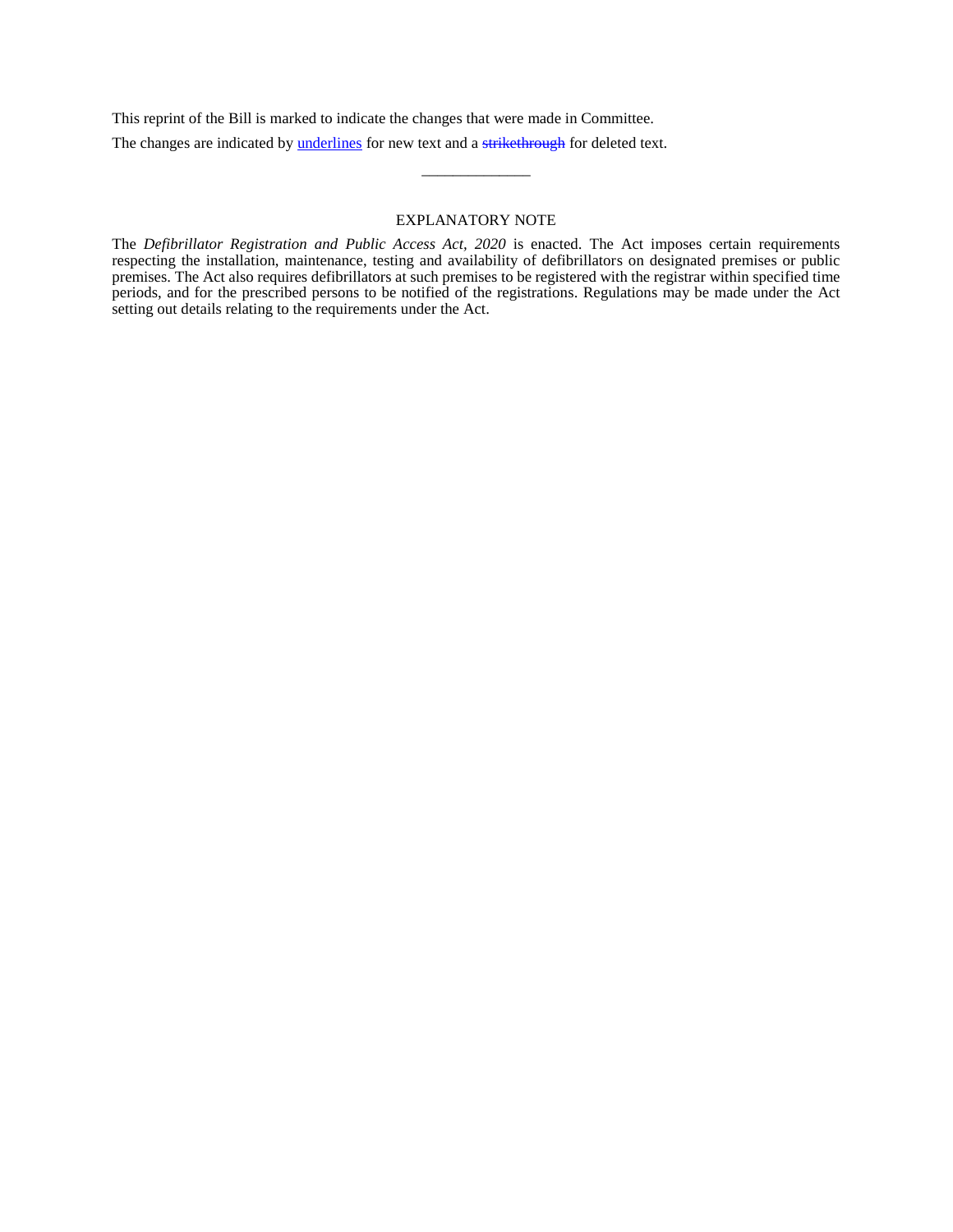# **An Act respecting registration of and access to defibrillators**

# **Preamble**

Each year, approximately 7,000 Ontarians will experience cardiac arrest. Up to 85 per cent of cardiac arrests occur at home or in public places. Almost half of cardiac arrests are witnessed by a family member or friend. When used in conjunction with CPR in the first few minutes after a cardiac arrest, defibrillation can dramatically improve cardiac arrest survival rates by more than 50 per cent. Ensuring that automated external defibrillators are available to members of the public may prevent tragedies from occurring.

Her Majesty, by and with the advice and consent of the Legislative Assembly of the Province of Ontario, enacts as follows:

# **Definitions**

# **1** In this Act,

"defibrillator" means an automated external medical heart monitor and defibrillator that is capable of,

- (a) recognizing the presence or absence of ventricular fibrillation or rapid ventricular tachycardia,
- (b) determining, without intervention by an operator, whether defibrillation should be performed,
- (c) automatically charging and requesting delivery of an electrical impulse to an individual's heart as medically required, and
- (d) satisfying any other prescribed criteria; ("défibrillateur")

"designated premises" means premises accessible to the public that are designated by the regulations; ("lieu désigné")

"Minister" means the member of the Executive Council to whom responsibility for the administration of this Act is assigned or transferred under the *Executive Council Act*; ("ministre")

"regulations" means the regulations made under this Act; ("règlements")

"prescribed" means prescribed by the regulations. ("prescrit")

# **Designation of registrar**

**2** The Minister may designate a registrar for the purpose of this Act.

# **Requirements re installation, access, maintenance, etc.**

# **Designated premises**

- **3** (1) Every person who owns Every person who owns or operates designated premises shall,
	- (a) ensure that defibrillators are installed at the premises in accordance with the regulations;
	- (b) ensure that any defibrillators installed at the premises are available for use in locations that facilitate easy access to the defibrillator, as described in the regulations;
	- (c) ensure that the location of a defibrillator at the premises is appropriately indicated with signs in accordance with the regulations;
	- (d) ensure that any defibrillator installed at the premises is maintained and tested in accordance with the manufacturer's guidelines and with any other guidelines as may be prescribed; and
	- (e) ensure that training is undertaken by prescribed persons for the use of a defibrillator, according to the prescribed training and education guidelines.

# **Public premises**

(2) Every person who owns Every person who owns or operates public premises at which a defibrillator is installed shall comply with the requirements in clauses (1) (b) to (e).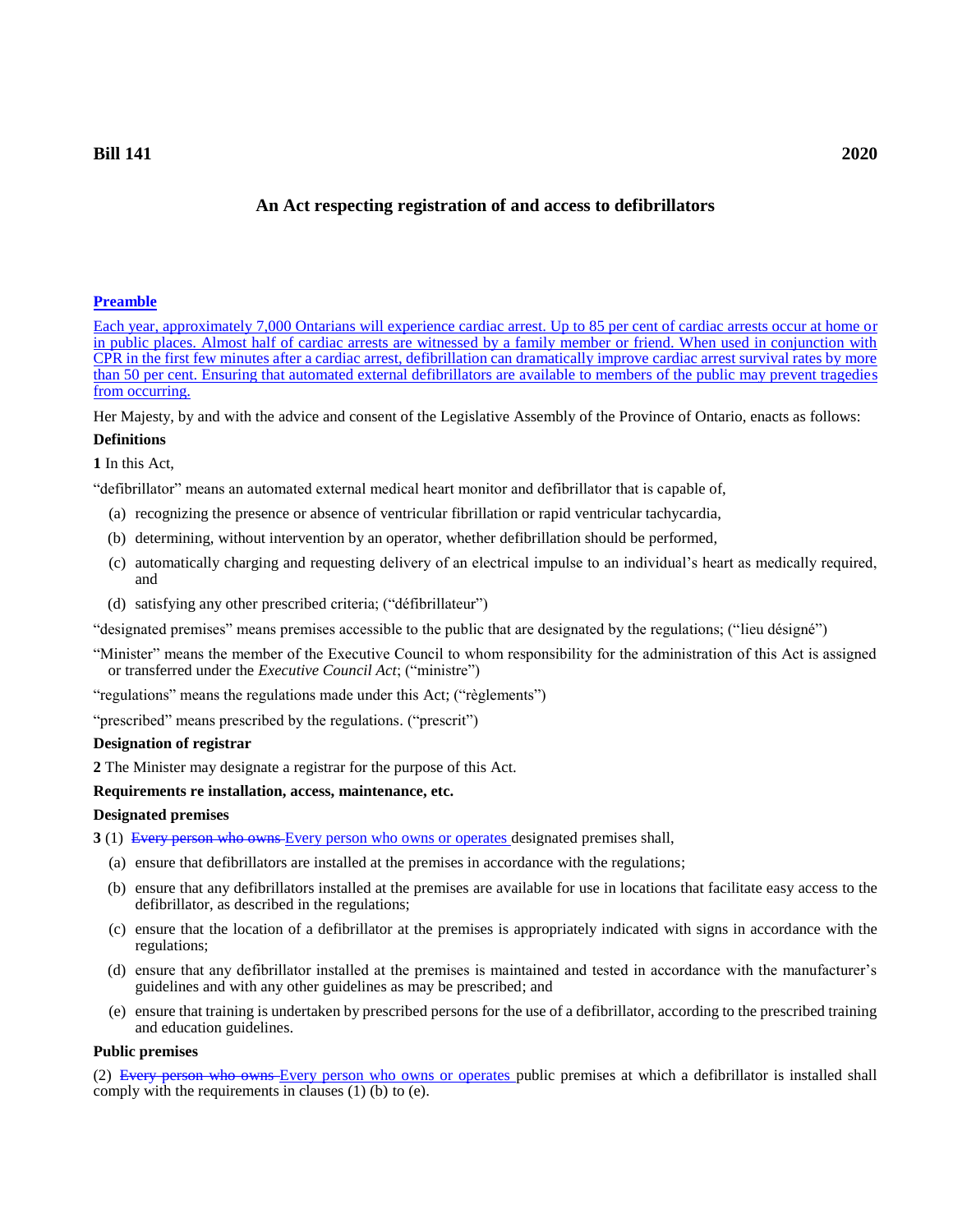# **Registration of defibrillator**

**4** (1) Every person who owns Every person who owns or operates designated premises or public premises at which a defibrillator is installed shall register the defibrillator with the registrar,

- (a) within 30 days after it is installed; or
- (b) if, on the day this subsection comes into force, the defibrillator has already been installed, no later than 30 days after that day.

#### **Defibrillator moved or removed**

(2) Subject to the regulations, if a defibrillator registered with the registrar is moved to a different location at the designated premises or public premises, or is removed from the premises for any reason, the owner the owner or operator of the premises must notify the registrar in accordance with the regulations.

#### **Notification re defibrillators**

**5** The registrar must, in accordance with the regulations, notify the prescribed persons about,

- (a) the registration of any defibrillator under section 4; or
- (b) the subsequent moving of the defibrillator to a different location within the premises or its removal from the premises.

#### **Inspectors**

**6** (1) The Minister may appoint inspectors for the purposes of this Act.

#### **Inspection**

(2) An inspector may, without warrant and without notice, enter any premises that is not a dwelling at any reasonable time and conduct inspections for the purpose of determining compliance with the requirements under this Act.

#### **Identification**

(3) An inspector conducting an inspection shall produce, on request, evidence of his or her appointment.

#### **Powers of inspector**

- (4) An inspector conducting an inspection may,
	- (a) examine and make copies of a document or other thing that is relevant to the inspection;
	- (b) search for or demand the production for inspection of a document, in a readable format, or other thing, that is relevant to the inspection;
	- (c) remove a document or other thing that is relevant to the inspection for the purpose of making a copy, and return the document or other thing as promptly as reasonably possible; and
	- (d) question a person on matters relevant to the inspection.

#### **Copy admissible in evidence**

(5) A copy of a document or other thing that purports to be certified by an inspector as being a true copy of the original is admissible in evidence to the same extent as the original and has the same evidentiary value as the document or other thing itself without proof of the signature or official character of the person appearing to have certified the copy.

#### **Obstruction**

(6) No person shall obstruct, hinder or interfere with or attempt to obstruct, hinder or interfere with an inspector conducting an inspection or refuse to answer questions on matters relevant to the inspection.

#### **False information, etc.**

(7) No person shall provide an inspector with information that the person knows to be false or misleading, or conceal or destroy anything that is relevant to an inspection.

# **Offence**

**7** (1) A person is guilty of an offence if the person,

- (a) contravenes a provision of this Act;
- (b) obstructs, hinders or interferes with or attempts to obstruct, hinder or interfere with an inspector conducting an inspection contrary to subsection 6 (6); or
- (c) provides false or misleading information to an inspector or conceals or destroys anything that is relevant to an inspection contrary to subsection 6 (7).